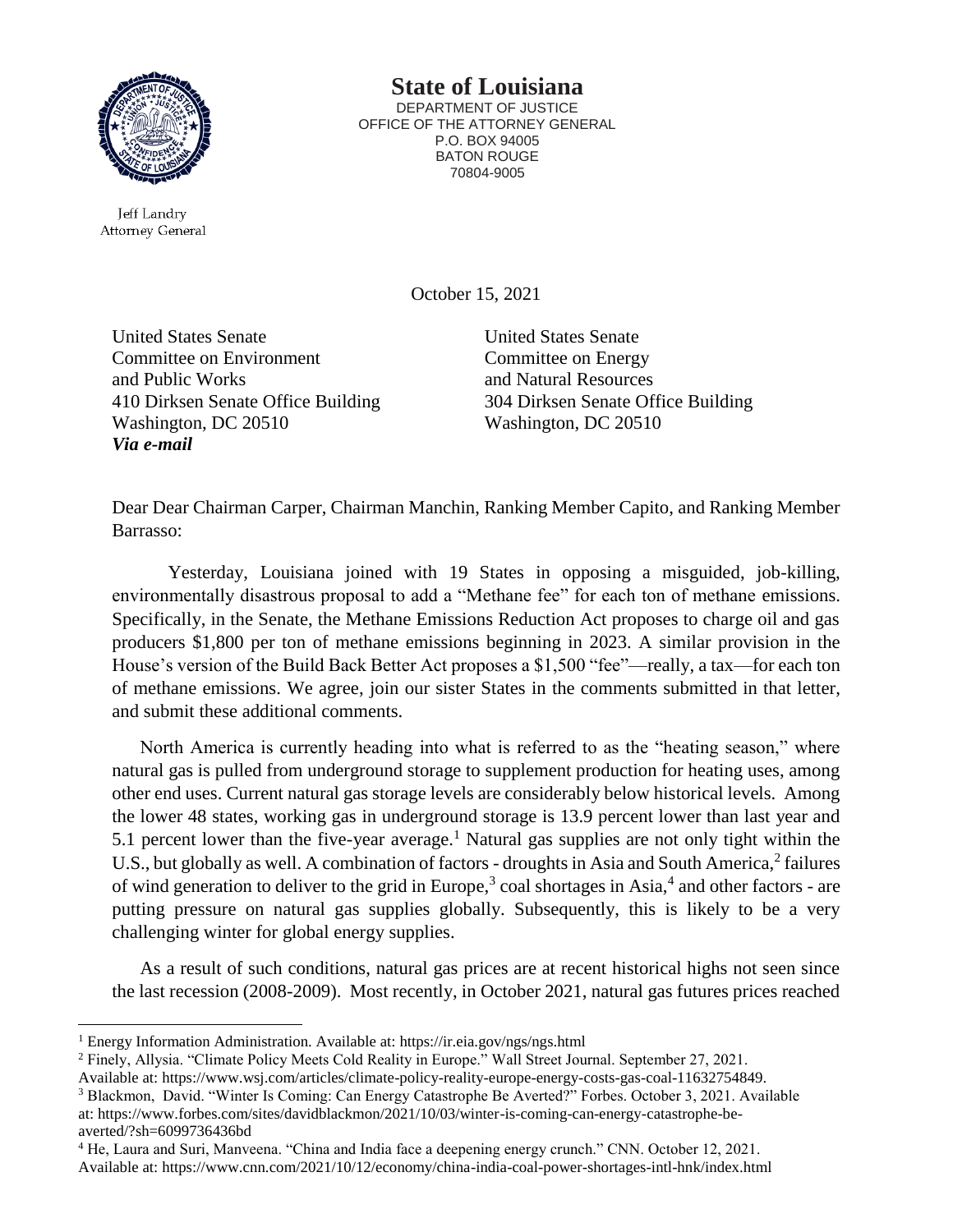their highest level since January 2009.<sup>5</sup> Applying the proposed methane tax during the upcoming heating season, and in the face of such challenging conditions, will discourage production and guarantee higher natural gas production costs, which, in turn, will be passed along to consumers in the form of higher heating bills for residential customers.

Louisiana is a major natural gas producer in the Outer Continental Shelf ("OCS") and, more importantly, from the Haynesville shale. This tax will hurt the State's producers and deliver economic harm to Louisiana in the form of lower economic activity, lower state royalties from lower production, and lower state severance taxes from lower production. Louisiana uses natural gas within a variety of industrial processes - heat processing, steam processing, power generation, and for feedstock purposes - and is the second largest industrial user of natural gas in the U.S., accounting for nearly 14 percent of all U.S. industrial natural gas consumption.<sup>6</sup> As a result, this proposed tax would lead to reduced natural gas supplies, drive up prices, and hurt Louisiana's critical industrial sector.

Currently, Europe<sup>7</sup> and Asia<sup>8</sup> are experiencing high-energy prices and reduced energy supplies. Moreover, the U.K. $9$  and China<sup>10</sup> are currently evaluating emergency subsidies and other financial bailouts for their chemical and other heavy industries due to such high-energy prices and reduced energy supplies. These are the predictable consequences of this ill-advised policy. This proposed methane tax will put the U.S. in a comparable position with regard to its industrial output – all at a time when it can least afford it and while the pandemic recovery for the balance of the year in the manufacturing sector is tenuous.

This proposed methane tax will not have positive impacts on the economic recovery. Instead, it will function as a tax on oil and gas producers, and, in turn, end users, who will be forced to pay higher utility bills and divert resources from other essential goods and services.

Electricity rates will also increase as a result of this tax. Natural gas facilitates power generation across the country "at the margin," and most regional power prices are set by natural gas prices. Therefore, if natural gas supplies are reduced, or if the costs of natural gas suddenly increase, power prices over the winter will increase. This is particularly problematic for states along the Gulf Coast, such as Louisiana, Texas, and Florida, all of which use disproportionately high shares of clean burning natural gas to generate electricity. Louisiana, for instance, generates about *70 percent* of its power generation from natural gas fired generation.<sup>11</sup> Thus, in addition to natural gas

https://www.dw.com/en/europeans-brace-for-hard-winter-as-energy-price-surge-hits-households/a-59246714 <sup>8</sup> Eaton, et al. "Natural-Gas Shortage Sets Off Scramble Ahead of Winter." Wall Street Journal. October 7, 2021.

l

<sup>5</sup> Energy Information Administration. Available at: https://www.eia.gov/dnav/ng/hist/rngc1W.htm

<sup>6</sup> Energy Information Administration. Available at: https://www.eia.gov/dnav/ng/ng\_cons\_sum\_dcu\_SLA\_m.htm 7 "Europeans brace for hard winter as energy price surge hits households." DW. September 21, 2021.

Available at: https://www.wsj.com/articles/natural-gas-shortage-sets-off-scramble-ahead-of-winter-11633635902 9 "UK working on support for energy-intensive industries, minister says." Reuters. October 10, 2021. Available at: https://finance.yahoo.com/news/uk-working-support-energy-intensive-095822575.html

<sup>10</sup> ZHENHUA, Lu. Nikkei Asia. October 11, 2021. Available at: https://asia.nikkei.com/Spotlight/Caixin/Chinaraises-cap-on-electricity-prices-to-tackle-power-shortage

<sup>&</sup>lt;sup>11</sup> Energy Information Administration. Available at: https://tinyurl.com/ephcrbkn